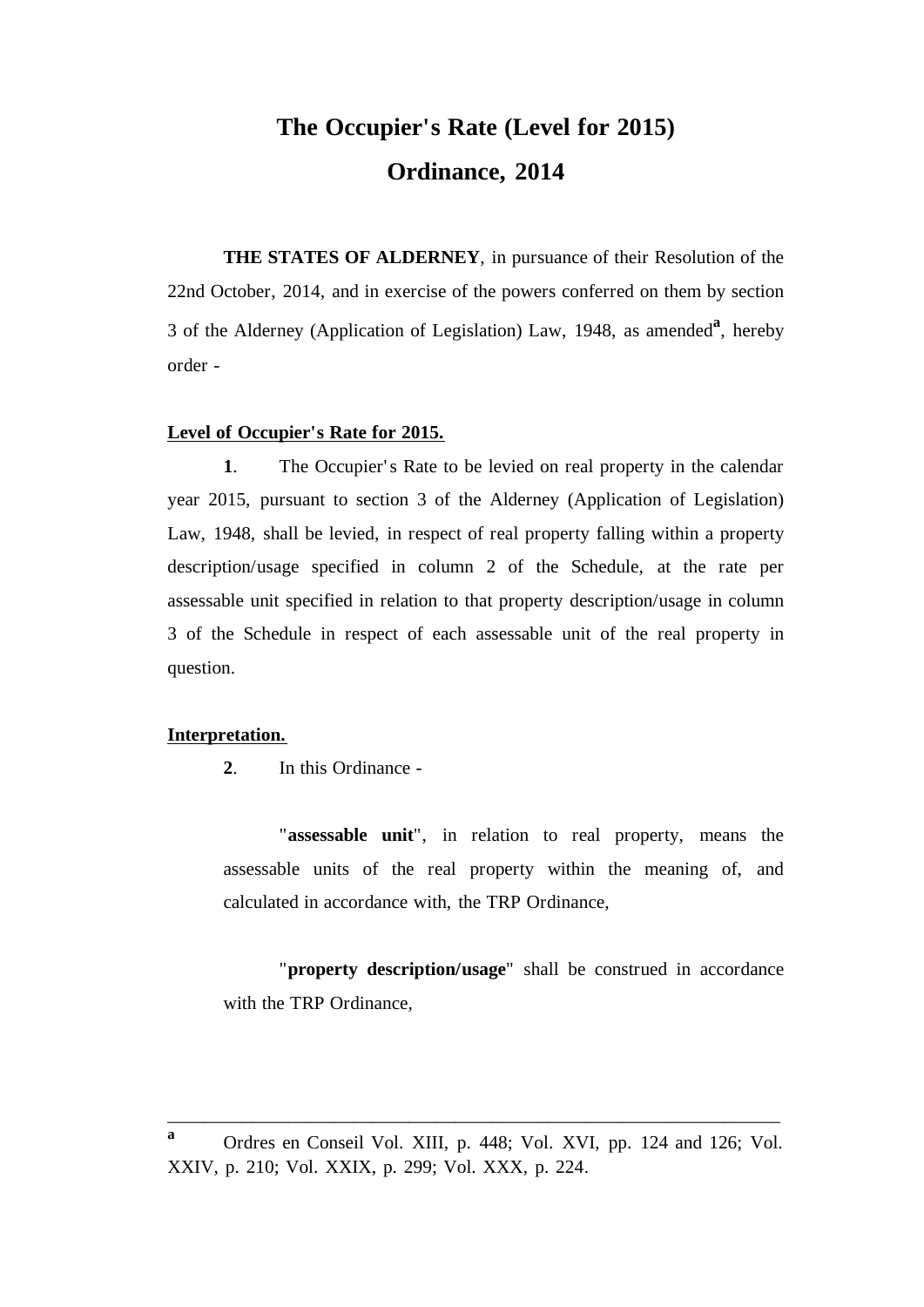"**property reference**", in column 1 of the Schedule, shall be construed in accordance with the TRP Ordinance,

"**the TRP Ordinance**" means the Taxation of Real Property (Guernsey and Alderney) Ordinance 2007**<sup>b</sup>** .

(2) The Interpretation (Guernsey) Law, 1948**<sup>c</sup>** applies to the interpretation of this Ordinance.

(3) Any reference in this Ordinance to an enactment is a reference thereto as from time to time amended, re-enacted (with or without modification), extended or applied.

#### **Citation.**

**3**. This Ordinance may be cited as the Occupier' s Rate (Level for 2015) Ordinance, 2014.

#### **Commencement.**

**4**. This Ordinance shall come into force on the 1<sup>st</sup> January, 2015.

\_\_\_\_\_\_\_\_\_\_\_\_\_\_\_\_\_\_\_\_\_\_\_\_\_\_\_\_\_\_\_\_\_\_\_\_\_\_\_\_\_\_\_\_\_\_\_\_\_\_\_\_\_\_\_\_\_\_\_\_\_\_\_\_\_\_

**b** Receuil d' Ordonnances Tome XXXII, p. 504; Tome XXXIII, pp. 45 and 674; Order in Council No. XIII of 2010; Guernsey Ordinance No. XLVIII of 2011 and No. XXVII of 2014; G.S.I. No. 54 of 2008; No. 109 of 2010; No. 40 of 2011 and No. 51 of 2013.

<sup>&</sup>lt;sup>c</sup> Ordres en Conseil Vol. XIII, p. 355.